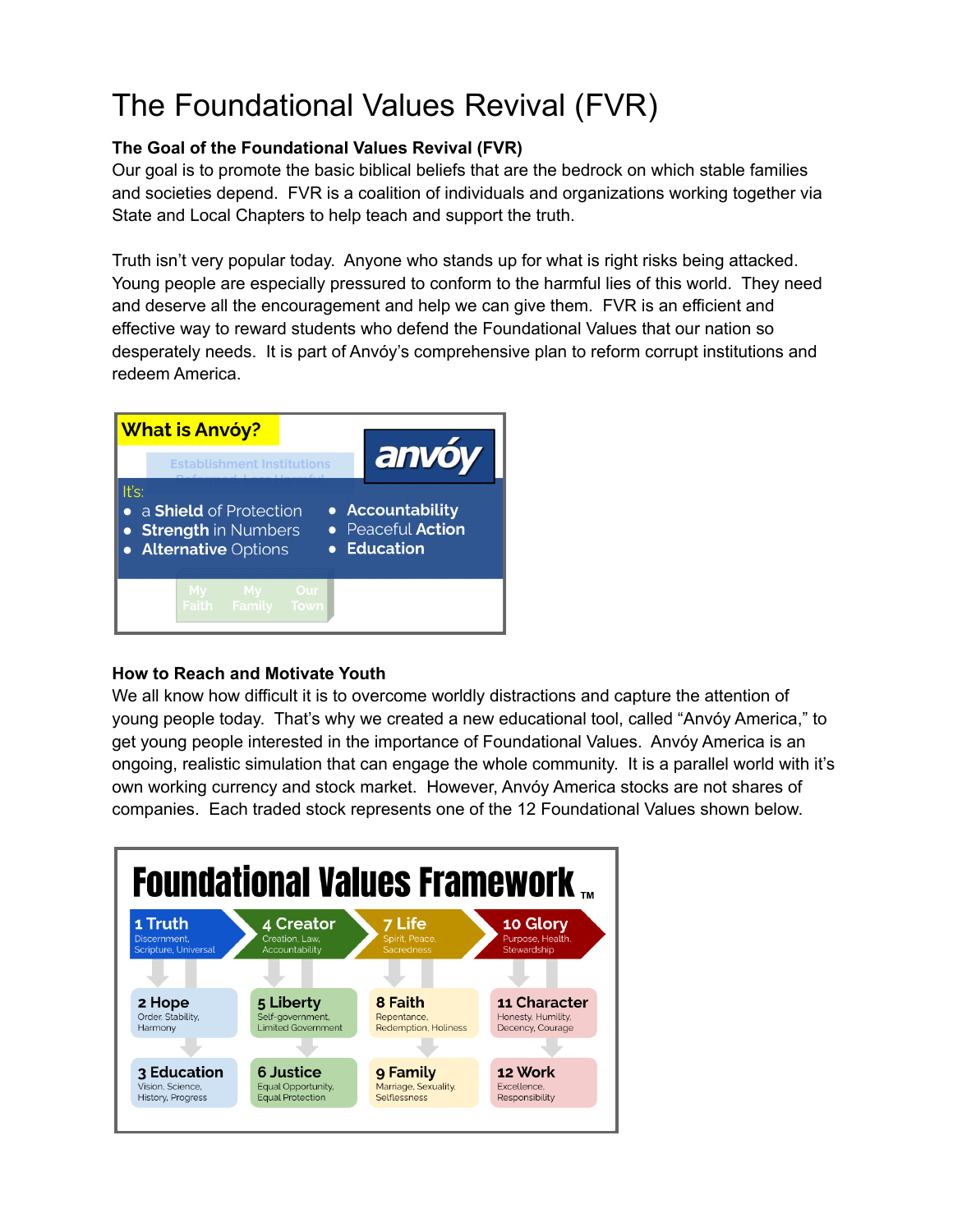Each of these **12 Foundational Values** is not only a distinct concept, but also a "stock" that is traded on Anvóy America's stock exchange, and pays a **quarterly dividend**. We give Students **free shares** of Values as a reward for their participation. Then, we buy back any shares that they want to sell. This process **creates a market** for shares and excitement about the concepts they represent.

All participants have their own **money and trading accounts** with which they can buy and sell Value stocks. The share prices can go up and down, just like they do in the real world. Students can sell their values and purchase real products. They can also spend or invest the **dividends they receive** from the shares they own. These benefits reward them for learning about Anvóy America's critically important moral Values.

#### **Building a Portfolio of Values**

All participants, and especially students, are encouraged to understand and own shares of all 12 Values. We envision adults and students building their own separate portfolios together, and talking about the importance of the true meaning of the Values in the process. They can evaluate their portfolios regularly over time, which keeps the value concepts in the forefront of their minds. Students (up to the age of 25) receive quarterly dividends on the stocks they own. This income can increase the price of the Value stocks, just like dividends in the real world do.

There are 3 Main Roles in FVR:

- 1. Student children ages 6 to 24
- 2. Sponsor
- 3. Crew or Group Leader

# **Giving Back as a FVR Sponsor**

FVR is a unique opportunity to make a huge, positive impact on our culture by making biblical Values valuable. People are investing huge sums in risky stocks, currencies and other ventures, all of which are worldly and temporal. Biblical Values are timeless and pay much greater dividends both in this life and the next.

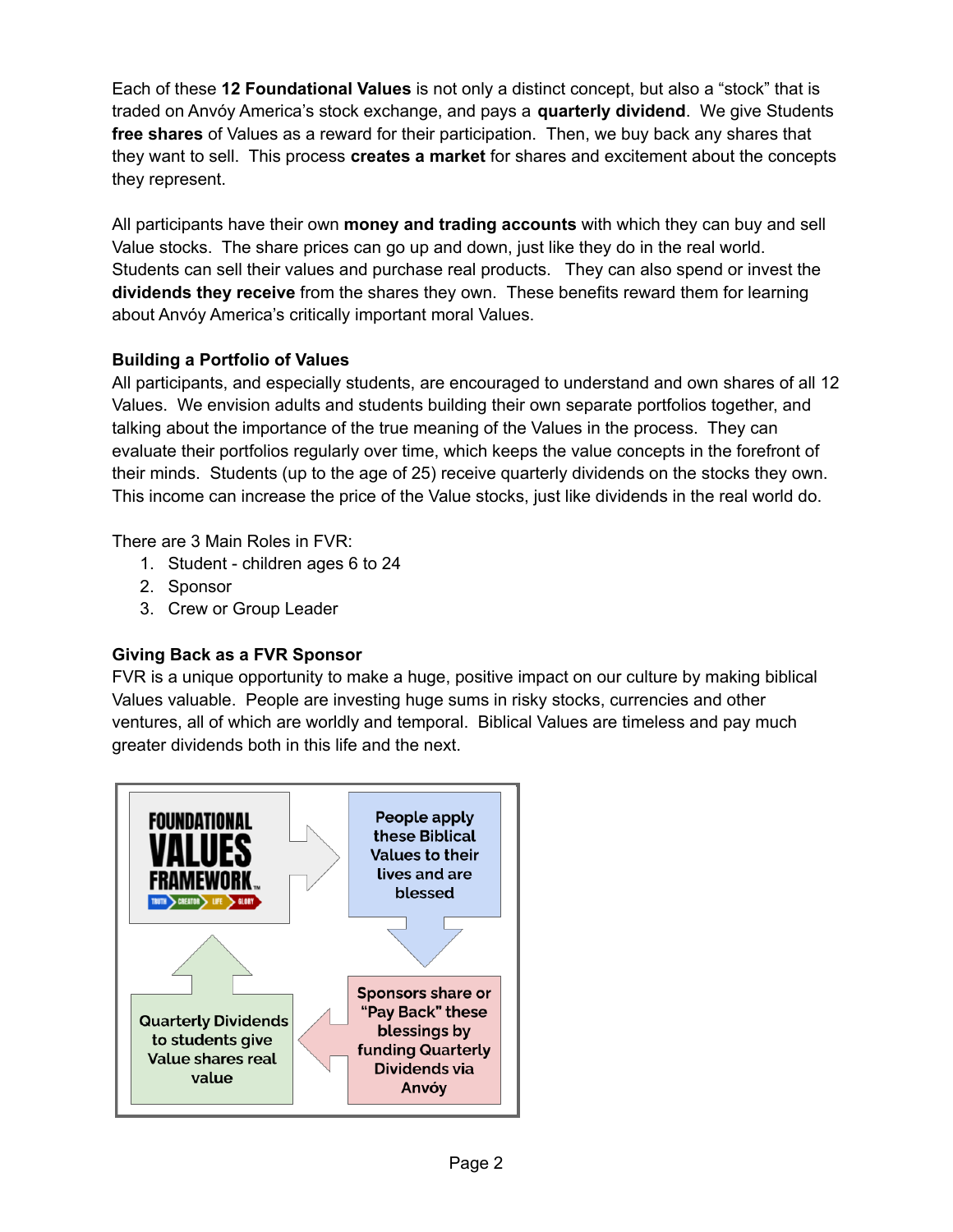We are blessed when we build our lives on the truth. FVR is our chance to give some of these blessings back to our loved ones and communities. Truth is under attack, but by putting some of our money where our real treasure is, we can make a statement that the world simply cannot ignore. Our goal is to spend about \$150 per year per student to fund dividends for Foundational Values. This would be only 1% of the \$15,000 per student the government currently spends on education annually.

All of the funds Sponsors donate are used to pay dividends to students who own Value stocks. This small dividend has incredible power. It has the ability to create a huge market for Values stocks that can produce **tremendous funding** for our cause. It can draw millions of students to learn about how the truth pays dividends in real life. Sponsors will even have the option to select the Values to which they want their dividends assigned. This way, if there is a Value that they are not interested in supporting, they can still support the other Values.



In order to further stretch dividend funds, only students up to age 25 receive them. They are also limited to a maximum of \$600 of dividends per year per student. There is no limit to the gains Students may make from selling stocks. Students are encouraged to spend their gains with community businesses and ministries in order to aid the local economy.

#### **Multiplying Your Impact**

The share price of Values you hold within this educational simulation can go up or down. If they increase, they may become worth even more than the fees you paid. If you donate shares to a nonprofit organization, you may be able to receive a tax-deductible benefit for the greater amount. If you give shares to Students, they can sell them at a higher price and spend the proceeds to start building their lives on a solid foundation.



# **Give to the Most Merited Organizations**

We want to motivate local nonprofits to participate in FVR. We want our members to donate their stocks and funds to the most deserving organizations. We will track 2 metrics in order to help direct funds to where they can do the most good. We will track the amount of donations an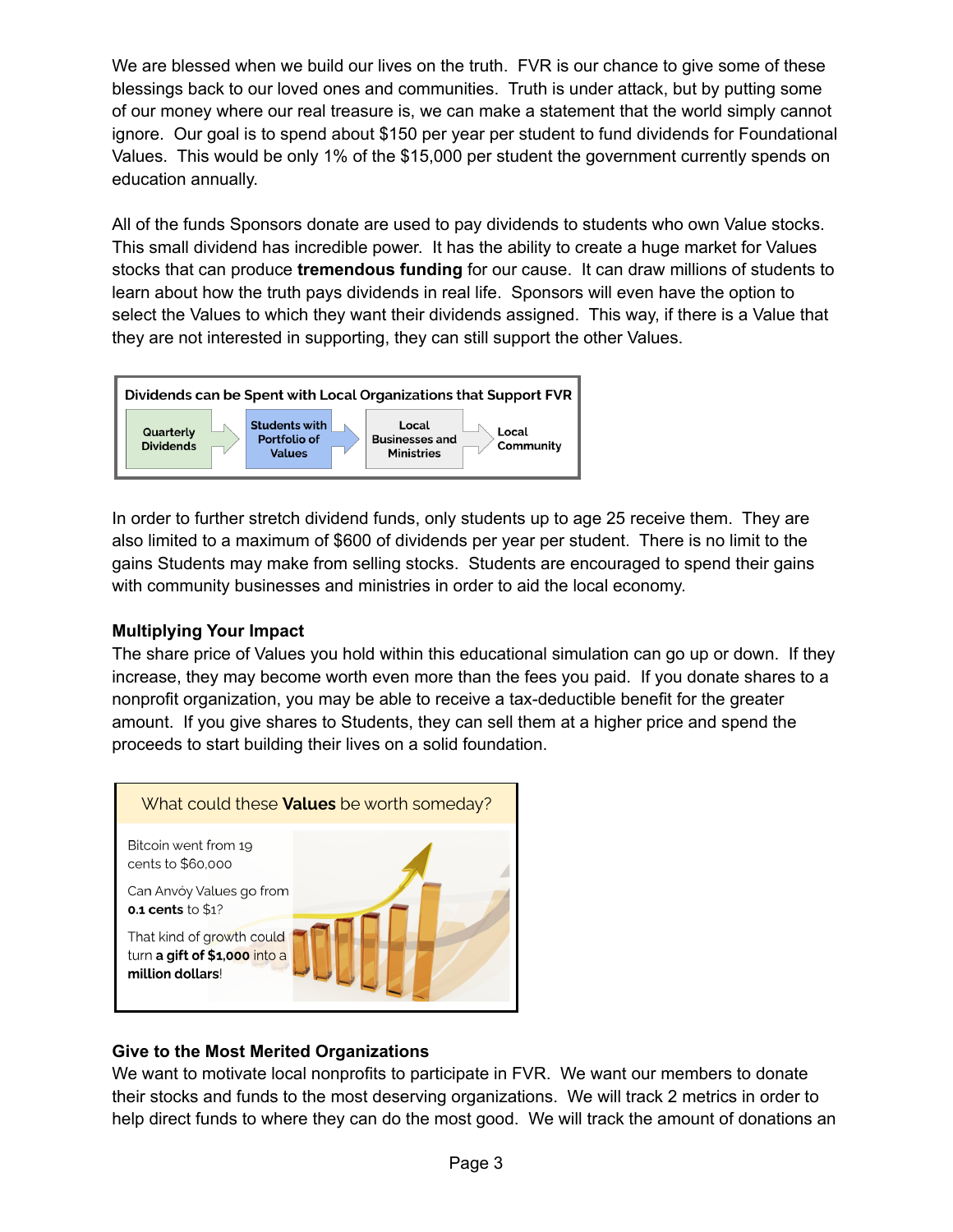organization receives via FVR and the quantity of points it earns. The organization that has received the least amount of donations per point will be listed at the top of the "most-merited list." This process will help keep organizations accountable and align our efforts for greater impact.

#### **Sharing Wisdom with Youth as a Crew Leader**

Crew Leaders are parents, teachers or mentors who invite students to participate in FVR. They pay a small monthly fee which helps fund the Anvóy America platform. In return they get many tools that help them engage their students. They get a monthly guide that helps explain the Foundational Value of that month to their students. The students also receive free shares of values by becoming part of a Crew or group. Students earn points for actions taken such as inviting others to join or sharing info about Foundational Values. The point totals determine how many free shares each student earns. Students can keep the shares in their account, or sell them on the stock exchange.

# **Raising Funds for Local Chapters**

To renew America, many talented people will need to identify problems and solve them. We believe that this work is best done at the state and local level. FVR generates funds to make this work possible by selling new shares of stock. If the market for Foundational Values catches on, it has the potential to produce a great deal of funding, by redirecting it from the world and back to God's Kingdom. These funds will be allocated where they can do the most good.

Local and State chapters will receive funding in proportion to the amount of work that they accomplish. The platform provides automatic, local, open-book accounting so that everyone can participate and fund the defense of biblical values with confidence.



# **Conclusion**

Just as no building can stand without a firm foundation, no society can survive without Foundational Values. Confusion and corruption grow as America abandons the biblical principles on which it was built. The world is getting darker in spite of our efforts to shine the Light of Truth. The good news is with God's help we can restore our nation to the Biblical Values it so desperately needs. By becoming a Sponsor you make this unique, fun and exciting FVR adventure possible!

The current cultural crisis is unprecedented and requires an unprecedented response like Anvóy. We urge you to join us and help leave a better world for future generations.